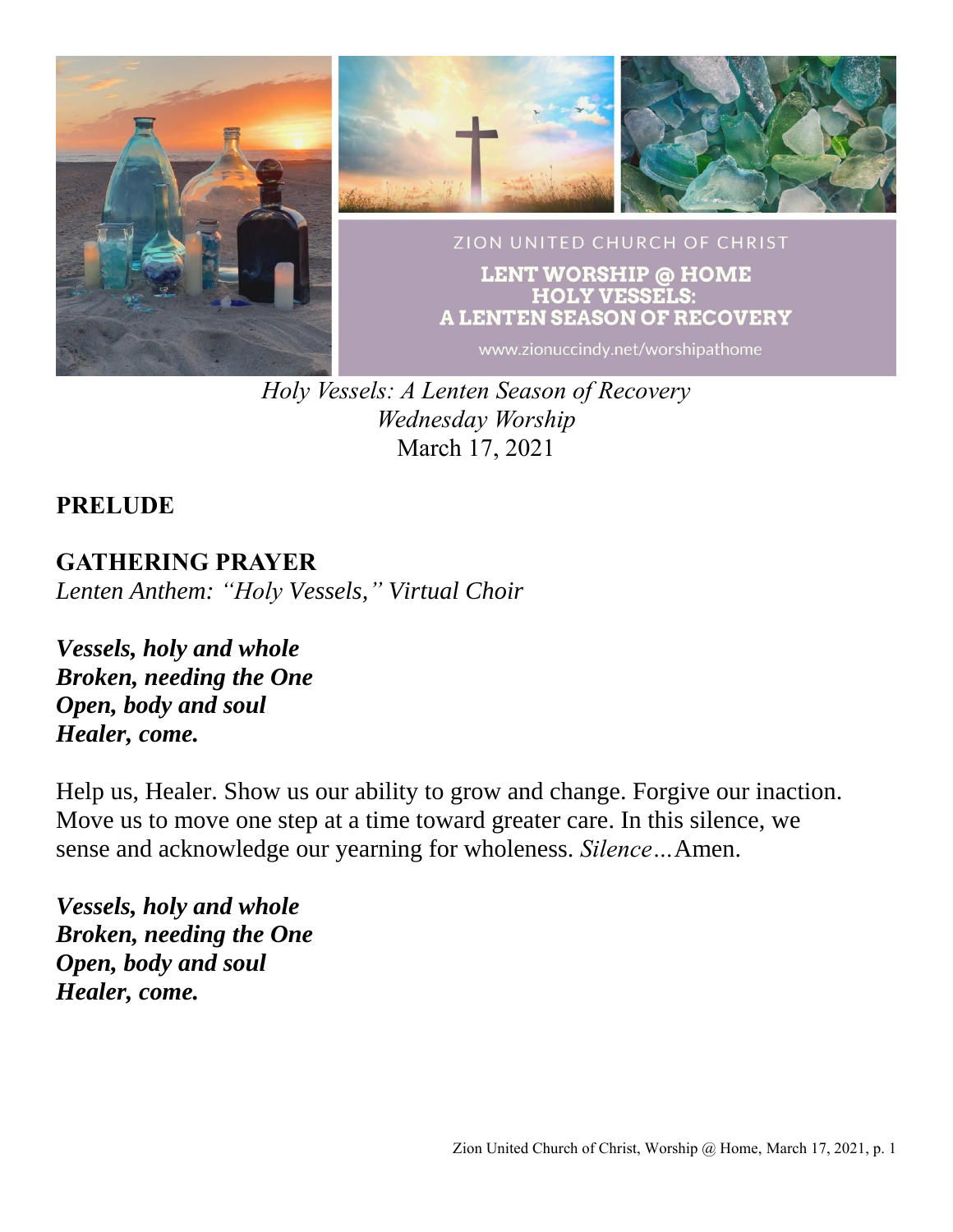## **CONTEMPORARY WORDS TO PONDER**

"When one realizes one is asleep, at that moment one is already half-awake."

― **P.D. Ouspensky**

"The authentic self is the soul made visible." – **Anonymous**

"Get out of your comfort zone. Wake up the sleeping giant in you." **– Dr T.P.Chia**

"Curiosity is the first step down the path of awakening." **– Anonymous**

"The path of awakening is not about becoming who you are. Rather it is about unbecoming who you are not." **— Albert Schweitzer**

## **HYMN** *How Can I Keep from Singing?*

# **WE HEAR GOD'S WORD** *Matthew 9:18-26*

While he was saying these things to them, suddenly a leader of the synagogue came in and knelt before him, saying, "My daughter has just died; but come and lay your hand on her, and she will live." And Jesus got up and followed him, with his disciples. Then suddenly a woman who had been suffering from hemorrhages for twelve years came up behind him and touched the fringe of his cloak, for she said to herself, "If I only touch his cloak, I will be made well." Jesus turned, and seeing her he said, "Take heart, daughter; your faith has made you well." And instantly the woman was made well. When Jesus came to the leader's house and saw the flute players and the crowd making a commotion, he said, "Go away; for the girl is not dead but sleeping." And they laughed at him. But when the crowd had been put outside, he went in and took her by the hand, and the girl got up. And the report of this spread throughout that district.

# **RITUAL ACTION FOR THE WEEK**

The words of Jesus we highlight this week from the healing story are "the girl is not dead, but sleeping."



### Zion United Church of Christ, Worship @ Home, March 17, 2021, p. 2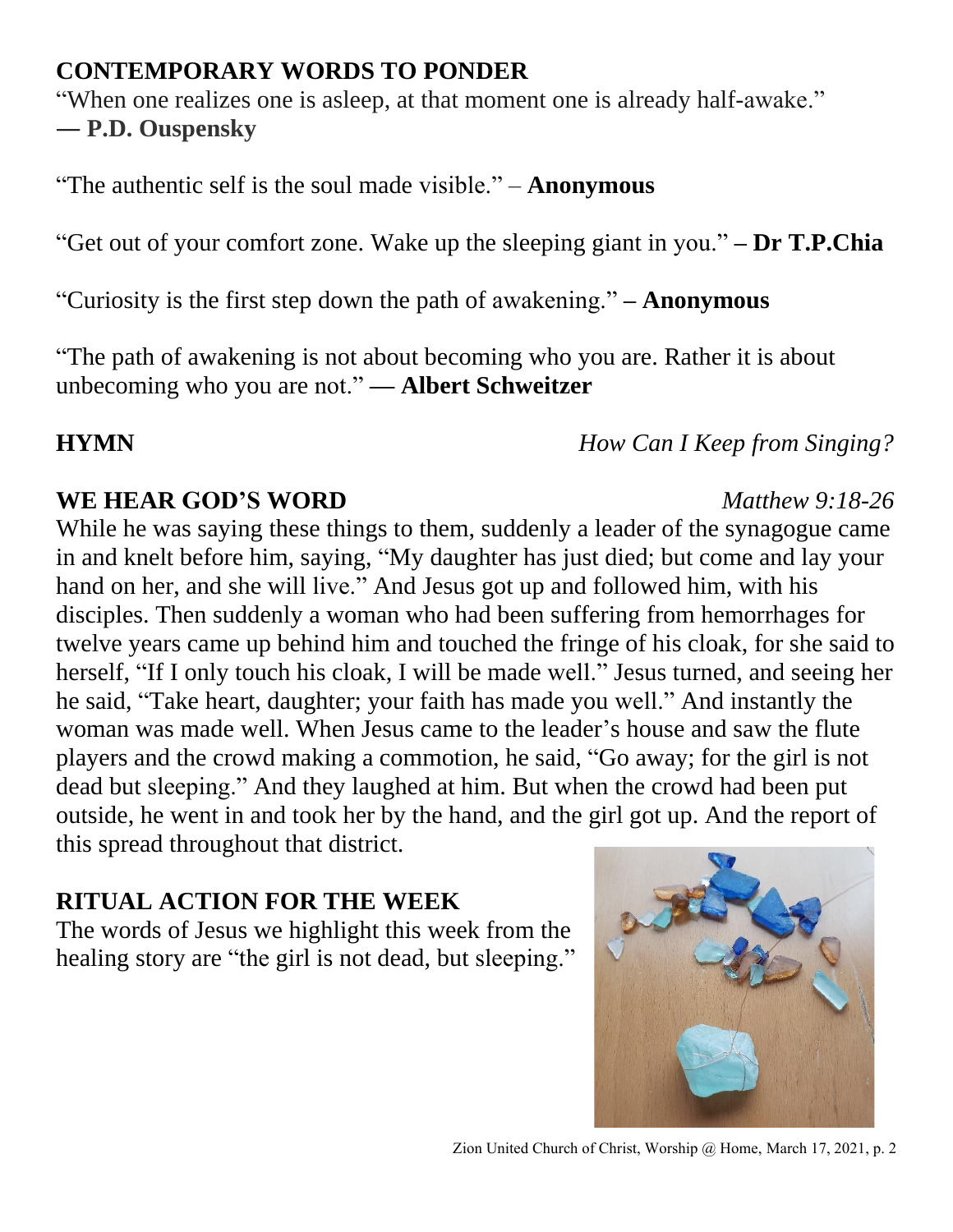We have touched today on our need to be rejuvenated in spirit, to awaken with new vigor for creativity and curiosity. This is the intellectual healing that is a spiritual healing. We may feel like we have been slowly dying away these last few months, but Jesus affirms that we are not dying… we perhaps are sleeping. It is the healing we yearn for… to be awakened, brought back to life with vitality and vigor for the days ahead.

And so this week, I invite you being to play with creating a "different picture" from the brokenness. I invite you to take your broken pieces and move them around on a flat surface as a mosaic artist would try various configurations when making a work of art. Even when the raw materials of our lives that we have to work with feel broken, we can get a new perspective that can awaken a new vision for life within us.





When you are ready and have found placement of

your pieces that bring a spark of delight, you are invited to take a photo of it. If you use a "wallpaper" on your phone, consider using your photo this week in this way, a reminder that we are capable of reworking, remaking, the pictures of what "life" can be. If this technology is not part of your world, keep your mosaic creation on the table where you can see it frequently, using it as a focal point for prayer.

## **WE RESPOND TO GOD'S WORD WITH OUR GIVING**

**Invitation –** From God's immeasurable grace, we have been saved by faith. In thankfulness for this mighty gift, let us give thanks to the Lord and offer God homage, as we offer back our tithes and our offerings.~

You can mail your offerings to our office. We check the mail regularly. Zion United Church of Christ 8916 E. Troy Ave. Indianapolis, IN 46239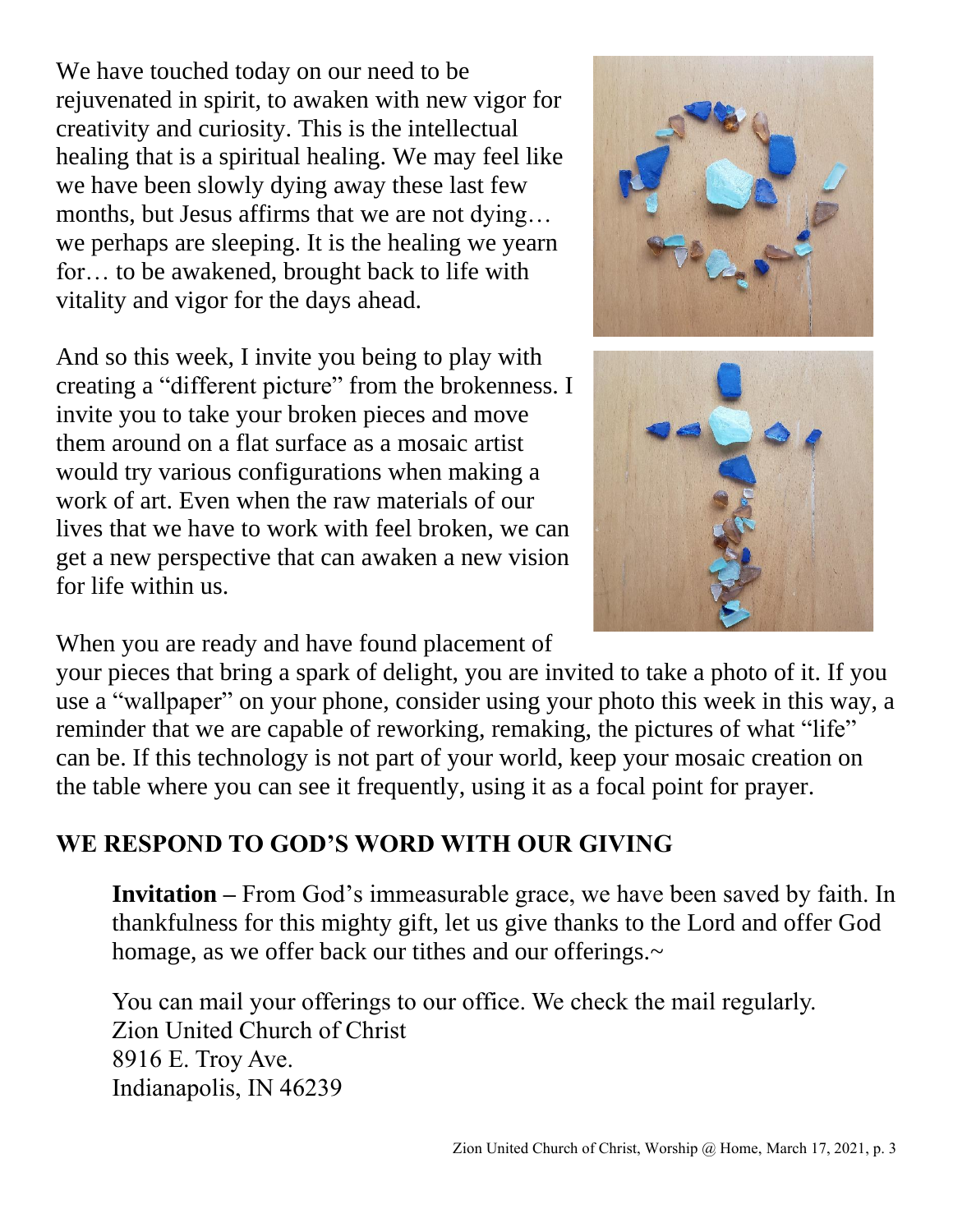Or, you can donate through our website through our secure PayPal button at www.zionuccindy.net/donate. Please know that PayPal receives a 2.2% processing fee and a \$0.30 transaction charge. You are able to set up reoccurring, monthly payments.

**We Give Thanks** – God of light and love, as Jesus shined your light into our troubled world, may our offering bring rays of your holy light into the dark corners of our world. May these gifts reach the places where the fear of death holds sway, that others may find Christ's life in the midst of their pain. Amen. $\sim$ 

## **PRAYERS OF THE PEOPLE**

*Song of Preparation: "Make Us Holy, Make Us Whole*," Martha & Michael Main

*In your love, make us whole. May we rest in your compassion. Calm the lost, weary soul in the warmth of your love. May your peace fill our hearts. May we know the love of Jesus. By your grace, you console. Make us holy, make us whole.*

Healer of our every ill, especially our malady of exhausted spirits, we come before you to make our petitions known. Hear our cries for healing of body, mind, and spirit. We know that already you are at work among us, showing us the way to recovery from the toxicities and grief of our time.

You remind us that we do not have to shoulder everything alone. We give you thanks that all we must do is orient ourselves toward your divine spirit to accompany us, touch us, inspire us, heal us.

We pray especially for all who feel opportunity and possibility is cut off to them. Whose spirit is continually dampened and damaged by those who fail to see value in their contributions, who steal away rights to the fullness of expression. We give thanks for communities, churches, non-profits, and businesses that are supporting the flourishing of all voices, especially voices that have been silenced. We give thanks for the courage of innovators who use their resources and creativity to make